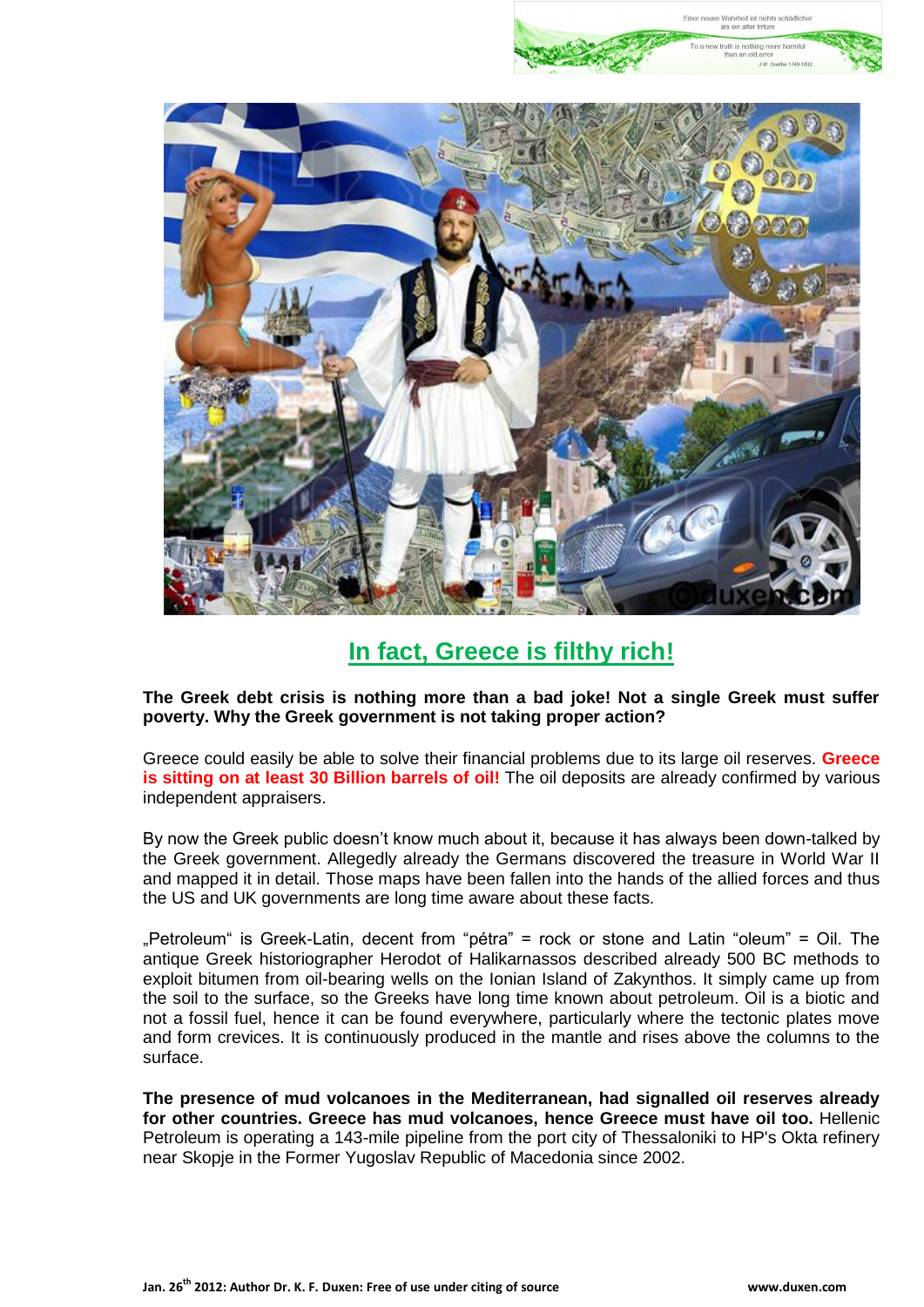When in May 2009 the "Bilderberg-Group" held meeting near Athens, the main shareholder Royal-Dutch Shell, H.H. Queen Beatrix of Netherlands and the Chairman of the Board Mr. Jorma Ollila, Mr. Jeroen van der Veer, CEO of RD-Shell, Norsk Hydro CEO Eivind Reiten, Maersk Oil CEO Thomas Thune Anderson and Anders Eldrup Chief and President of DONG Energy Denmark have been present.

## **One thing is for sure: "In these circles, nothing happens by chance"!**

To date there is only little oil exploitation in Greece. 2003 approx. 6'400 b/d, mainly from the Epsilon Fields at the Prinos Basin, and the Kallirachi Field nearby the island of Thassos both in the northern Aegean Sea! The American-Canadian-Greek oil Consortium "North Aegean Petroleum Company" (NAPC) operated the Prinos Field since 1996. Since Feb. 2001, when the volumes dropped, "Kavala Oil" took over and later sold it to state owned "Helenic Petroleum" (HP), the country's largest refinery.



In Jan 2004 the British explorer ..Regal Petroleum", who owns the majority of "Kavala Oil", found there significant reserves of 227 million barrels. Thereof exploitation planning for 4'000 up to 15'000 b/d has been developed. After that it became discovered that the Prinos "Epsilon" field has approximately 50 million barrels.

To a new truth is nothing more harmful than an old e  $JW$  Go

The large "Kallirachi Oilfield" and the areas east of Prinos provides roughly 1 billion barrels of crude.

The now defunct Greek national council for energy policy, stated in an official report published on May 25<sup>th</sup> 2008, that "production from the oil fields in the northern Aegean could reach 200,000 barrels per day. Map of Greek Oil fields:

May 16<sup>th</sup> 2008, "Ethnos", Professor Antonis

[Foskolos](http://www.ethnos.gr/article.asp?catid=11424&subid=2&tag=8470&pubid=986428) (University of Crete, Institute of Petroleum - sedimentary geology of the Canadian Government and Scientific Research Geological Survey of Canada) referred to confirmed deposits that can yield 1- 2 billion barrels of crude in layers at western Greece, particularly in the region of Kalpaki/Arta (underwater area west of the island). Other potential deposits, but deep and expensive to exploit them, are in the sea area west of Kefalonia. [Antonis Foskolos](http://www.ethnos.gr/article.asp?catid=11424&subid=2&tag=8470&pubid=986428) stated: "the region has the potential for up to 2 billion barrels of oil."

2010, according to Ioannis Michaletos (security and energy affairs analyst at the Institute for Security and Defence Analysis <www.i-sda.eu> in Athens), approx. 22 billion barrels of reserves in the Ionian Sea became disclosed in scientific and economic conferences.

Further oil fields exist on the mainland e.g. around Epirus (north-west of Greece) in surface wells, Epanomi (east of Thessaloniki), Katakolon (western Peloponnese) and the Cretan Sea at Crete south of Gavdos and Ierapetra.

Solidified gas from Rhodes to Crete where the African and Greek plate meets, south, of the Islands.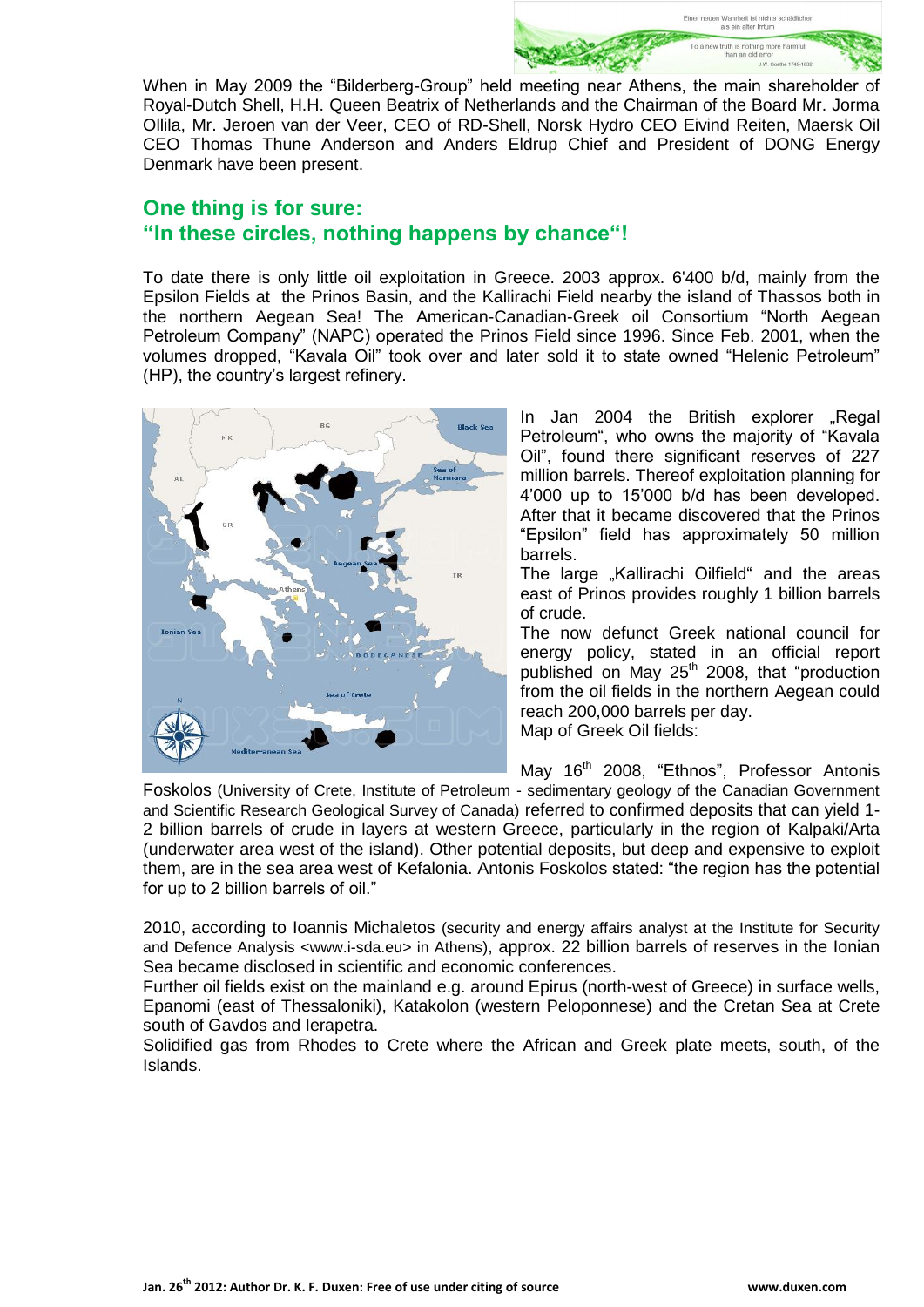

Most of the foresaid areas aren't anyhow related to a thinkable Turkish-Greek confrontation, as they are not subject to EEZ (*EEZ = exclusive economic zone,* under law of the sea is a zone over which a state has special rights over the exploration and use of marine resources).

The total production could lift up to 4.1 million b/d (1.5bn. b/p.a.) for the next 20 years. Based on an average price of (currently) \$110/b it would reap annually \$165 billion in revenues. Considering drilling costs, environmental costs and greenhouse gas damages, the costs of local air pollution, traffic congestion, and traffic accidents the total costs of producing 1.5 billion annually sums up to \$75/b, the net benefits of producing crude oil would come to \$52.5 billion annually (€ 40.7bn = €1:\$1.29).

To compare, the Greek public debt 2011 is € 329 billion, the budget deficit is € 24bn.

More probable reserve areas have been identified in the Northeastern Aegean, e.g. associate Thassos, Babouris, South Babouris, Victoria, Maroneia, Sapes, and the area between Limnos - Agios Efstratios - Lesvos and Chios and the coast of Asia Minor. Another area is the prefecture of Grevena.

#### **Geothermal potential is a perfect and secure alternative to atomic power.**

Not yet taken even into consideration are geothermal resources, the "energy of the future", which is a very important factor in all equations. The earth's heat existing in the boreholes allows us to generate unlimited CO2-free electricity for some ten thousands of households. Assuming 100.000 households consuming for € 1.000 p.a., comes to € 1bn., in revenues.

Deducting 45% for power production and distribution remains  $\epsilon$  0,55bn in net sales annually or  $\epsilon$ 11bn in 20 years of exploitation.

Greece is one of the least explored countries in Europe regarding its hydrocarbon potentials and the only spot where only one operator is producing at one field. Cyprus had an open tender in 2009, Albania is producing since many years, Romania is a major on- and offshore oil producer, Turkey has a major activity, Libya, Tunisia and Egypt are also very oil rich, and Italy is very well explored. So looking all around Greece, everywhere are substantial potentials. It is hard to believe that, of all that Greece as centre point of these regions should not have such potentials.

## **I wonder why the Greek government has hidden these facts that long, maybe because of individual interests?**

Due to the lack of an agreement between Turkey and Greece, which defines the frontier of the continental plates, the exploitation hasn't started yet. A large dispute between both countries is preset; maybe even lift up to a military conflict could appear. The almost on daily basis happening border violations of Turkish warships are already provocative and abusing the present weakness of Greece.

The former US-Ambassador in Greece, H.E. Nicholas Burns, revealed some facts about the Aegean oil and his concerns about probable tensions over the petrol between Turkey and Greece.

Sources:

H Kathemerini Oct 8<sup>th</sup> 2009, Epsilon Oilfield-Offshore Technology.com, M.Bendi Information Service, Cost & Benefit offshore drilling - reasons.com, balkananalyses.com Dec 8<sup>th</sup> 2010, Ethnos May 16<sup>th</sup> 2008, Greek national council for energy policy May 25th 2008, Institute for Security and Defence Analysis security and energy affairs, hellenicdefencenews.blogspot.com Jan 2010, Stratfor Report on Greece June 28th 2010, keeptalkingingreece.com Aug. 1st 2010, The Economist May 24th 2011,